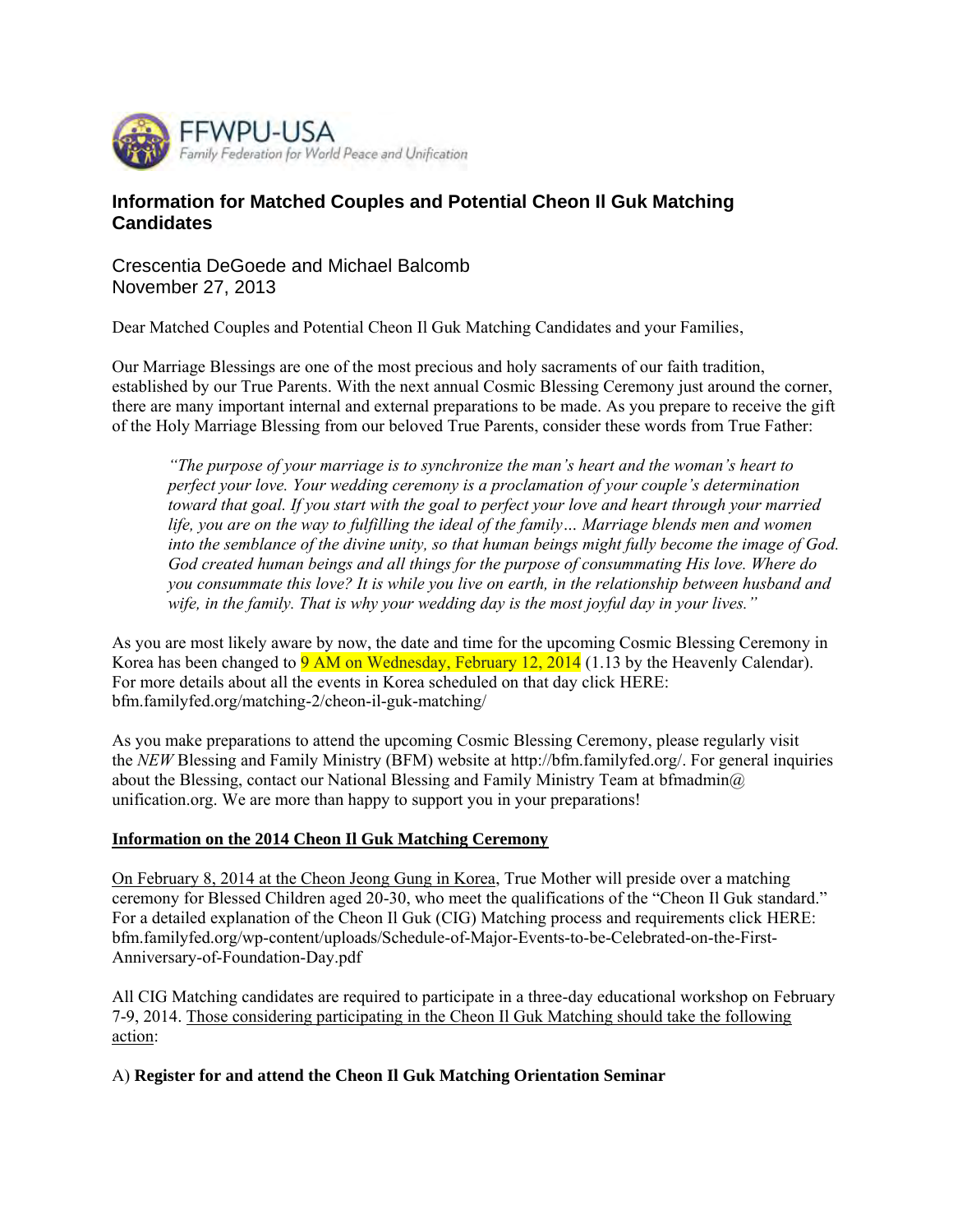In preparation for the Cheon Il Guk Matching, a one-day orientation seminar will be held on Saturday, December 7, 2013 from 11:00 AM - 9:00 PM EST (8:00 AM-6:00 PM PST) for all those interested to learn more about the CIG matching, and those who plan to participate.

This seminar is a requirement for Americans to participate in the CIG Matching Ceremony*.* The orientation seminar will take place at the Learning Center at 4 W. 43rd Street in New York City, and will be broadcast live *via the Internet.* The registration fee for attending in NY is \$50. The fee for attendance by Internet is \$30. Click HERE for more information, and to register: events.r20.constantcontact.com/register/event?oeidk=a07e8hp7l2r8289e014&llr=butvqyeab

## B) **Apply for the Cheon Il Guk Matching and Blessing**

Make sure to select the "Cheon Il Guk bfmMtechsupport@ unification.org.

## **Information for Matched Couples Planning to Attend the 2014 Cosmic Blessing Ceremony**

To attend the upcoming Blessing, matched individuals need to take the following action:

#### A) **Report your match**

Fill out a Matching Report Form, (bfm.familyfed.org/wp-content/uploads/Matching-Report-Form.pdf) and upload it with a photo of your couple, as a part of your online Application for Unificationist Matching and Blessing. fs6.formsite.com/hsauwc/matching\_blessing\_app/form\_login.html For questions regarding the online application contact bfmtechsupport@ unification.org. Each matched individual should report the match to their local pastor, and give their local pastor a copy of their matching report form.

## B) **Make arrangements to attend the Blessing Ceremony in Korea**

We understand that it is not possible for every matched couple to attend the Blessing in Korea. For matched couples who cannot attend the Blessing in Korea, details about how to participate in the Blessing Ceremony at your local church, via broadcast, on the evening of Tuesday, February 11, 2014, will be coming later*.* However, as our True Mother is looking forward to welcoming many matched couples from America to the Cosmic Blessing Ceremony in Korea, we are strongly encouraging each couple to make their best effort to attend the Blessing in Korea, if at all possible.

To prepare to attend the Blessing in Korea, we recommend the following.

1. **Buy your plane tickets now!** Currently, round trip plane tickets to and from Seoul, Korea for mid-February are averaging \$1000 on www.kayak.com. You can also make arrangements with Lee Travel Agency by contacting Mrs. Sonia Lee.

To fully enjoy the pre-and post-celebratory activities, plan to arrive in Seoul no later than Monday, February 10, 2014 and depart no earlier than Thursday, February, 13. All accommodations, food and activities in Korea will be covered by your Blessing fee. More detailed information about what will be provided in Korea will be made available on the BFM website as soon as we receive it from Korea.

2. **Apply for the Blessing in Korea Travel Grant.** To support matched couples in making the trip to Korea for the Blessing Ceremony, our FFWPU-USA headquarters is offering the opportunity for matched, American residents, planning to attend the Blessing in Korea, to apply for a grant of \$500 towards their travel expenses. Click HERE to learn more and apply: bfm.familyfed.org/blessing/participating-in-the-blessing/apply-for-a-grant-to-attend-the-blessing-in